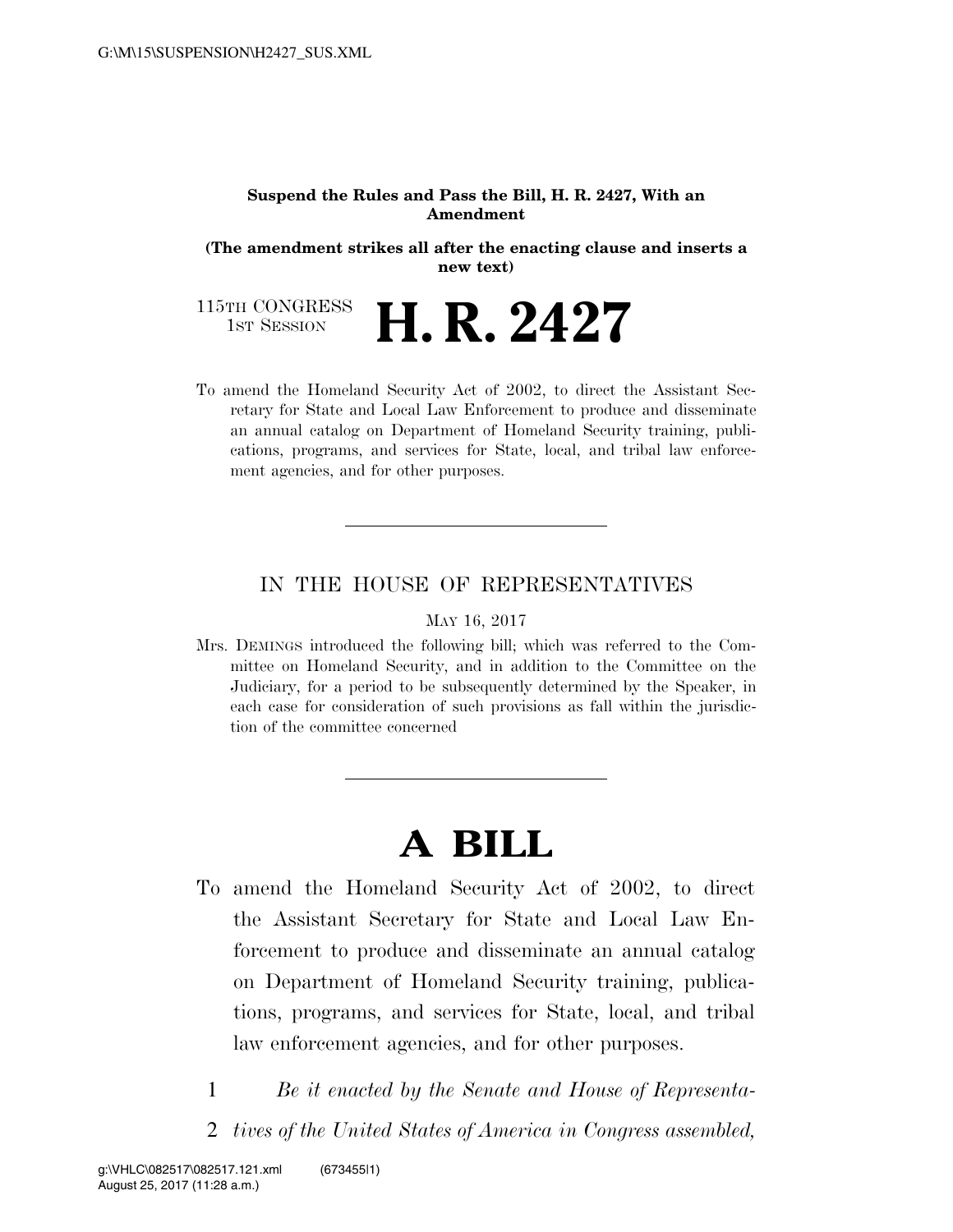## **SECTION 1. SHORT TITLE.**

 This Act may be cited as the ''Pathways to Improving Homeland Security At the Local Level Act''.

| 4  | SEC. 2. ANNUAL CATALOG ON DEPARTMENT OF HOMELAND     |
|----|------------------------------------------------------|
| 5  | SECURITY TRAINING, PUBLICATIONS, PRO-                |
| 6  | GRAMS, AND SERVICES FOR STATE, LOCAL,                |
| 7  | AND TRIBAL LAW ENFORCEMENT AGENCIES.                 |
| 8  | Section $2006(b)(4)$ of the Homeland Security Act of |
| 9  | $2002$ (6 U.S.C. 607(b)(4)) is amended—              |
| 10 | $(1)$ in subparagraph $(E)$ , by striking "and" at   |
| 11 | the end;                                             |
| 12 | $(2)$ in subparagraph $(F)$ , by striking the period |
| 13 | and inserting "; and"; and                           |
| 14 | (3) by adding at the end the following new sub-      |
| 15 | paragraph:                                           |
| 16 | "(G) produce an annual catalog that sum-             |
| 17 | marizes opportunities for training, publications,    |
| 18 | programs, and services available to State, local,    |
| 19 | and tribal law enforcement agencies from the         |
| 20 | Department and from each component and of-           |
| 21 | fice within the Department and, not later than       |
| 22 | 30 days after the date of such production, dis-      |
| 23 | seminate the catalog, including by—                  |
| 24 | "(i) making such catalog available to                |
| 25 | State, local, and tribal law enforcement             |
| 26 | agencies, including by posting the catalog           |